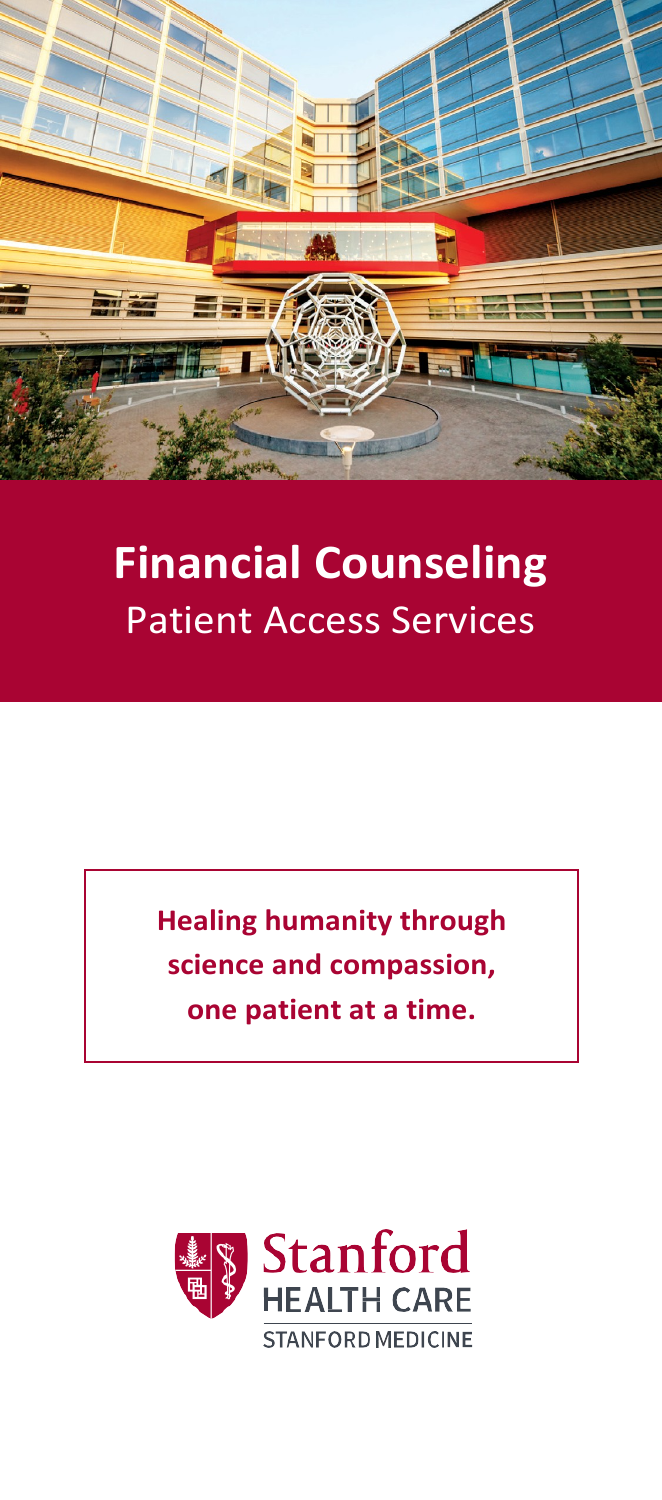

*Financial Counseling is part of the Patient Access Services team dedicated to serve as a resource to our patients in understanding the financial aspects of their care. Financial Counselors work with compassion and sensitivity to address any financial concerns surrounding a patient's medical needs. The goal is to help patients focus on their overall health and well-being and less on their financialobligations.*

Everyone is eligible for financial counseling and advocacy. If you need assistance, Stanford Health Care Financial Counselors are here to help you every step of the way. Financial Counselors are dedicated to working with you and your family to:

- Explain insurance coverage, benefits and out-of-pocket expenses
- Provide an estimated cost for insured, under-insuredandnon-coveredservices
- Discuss payment options with patients experiencing financial hardship and assist with applying for financial assistance at Stanford Health Care
- Connect patients with appropriate resources to help identify and obtain coverage for government programs such as Medi-Cal, and including solutions for eligibility and third-partyliability
- Collaborate with Case Management and Social Work to assist with financial inquiries and discharge planning

**Financial Counselors can be reached at 925-534-6457.**

**Monday – Friday from 8am –5pm.**